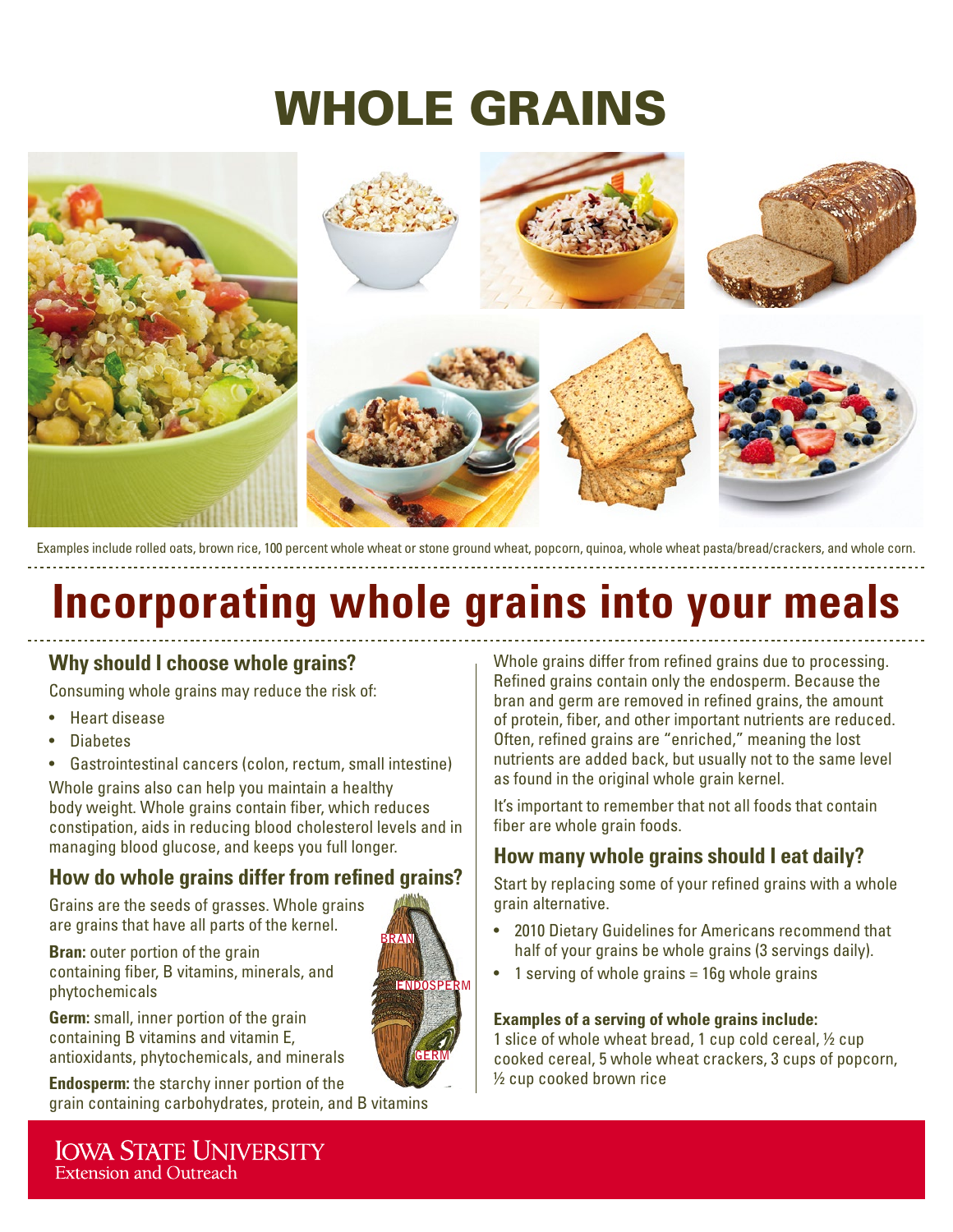# **WHOLE GRAINS**

| <b>TYPES OF WHOLE GRAINS</b><br>$(1$ CUP $)$                                                                                                                                                                                                                               | <b>LIQUID</b><br>(per cup<br>of grain)                                                                                                                                         | <b>BASIC COOKING</b><br><b>DIRECTIONS</b>                                                                                                                                                                                                                | <b>YIELD</b>                                                                         | <b>NUTRITION</b><br><b>NOTES</b>                                                                                       | <b>NUTRITION</b><br><b>FACTS</b><br>(per 1/4 cup dry) | <b>SERVING</b><br><b>SUGGESTIONS</b>                                                                                                                                                                                                  |  |
|----------------------------------------------------------------------------------------------------------------------------------------------------------------------------------------------------------------------------------------------------------------------------|--------------------------------------------------------------------------------------------------------------------------------------------------------------------------------|----------------------------------------------------------------------------------------------------------------------------------------------------------------------------------------------------------------------------------------------------------|--------------------------------------------------------------------------------------|------------------------------------------------------------------------------------------------------------------------|-------------------------------------------------------|---------------------------------------------------------------------------------------------------------------------------------------------------------------------------------------------------------------------------------------|--|
| <b>AMARANTH</b><br>Tiny beige seeds that cook<br>up into a delicate, slightly<br>gelatinous porridge.                                                                                                                                                                      | 3 cups<br>water or<br>broth or<br>half water/<br>half milk                                                                                                                     | Bring liquid and amaranth to a boil.<br>Reduce heat to low and cover.<br>Cook and stir occasionally until<br>thick, 20-25 minutes.                                                                                                                       | 3 cups                                                                               | Gluten-free.<br>Rich in calcium<br>and iron.                                                                           | 180 calories;<br>7g protein;<br>7g fiber              | For breakfast, top with fruit,<br>honey, and yogurt or serve<br>as a savory side dish.                                                                                                                                                |  |
| United States is used for animal fodder and to make beer and whiskey.                                                                                                                                                                                                      |                                                                                                                                                                                | <b>BARLEY</b> - An ancient grain originally from the Middle East. Most of the crop grown in the                                                                                                                                                          | Contains gluten. Provides B-glucan, which may help reduce<br><b>IDI</b> cholesterol. |                                                                                                                        |                                                       |                                                                                                                                                                                                                                       |  |
| <b>HULLED BARLEY</b><br>Barley kernels are intact but<br>the outer (inedible) husk has<br>been removed.                                                                                                                                                                    | 4 cups<br>water                                                                                                                                                                | Bring barley and liquid to a boil.<br>Reduce heat to low; simmer<br>covered till grains are tender,<br>60-75 minutes. Drain.                                                                                                                             | 3 cups                                                                               | <b>Healthiest form:</b><br>germ and bran<br>are intact.                                                                | 170 calories;<br>6g protein;<br>8g fiber              | Add to soups and stews. Stir<br>sautéed mushrooms and<br>parsley into cooked barley<br>for a side dish. Toss cooked                                                                                                                   |  |
| <b>PEARL BARLEY</b><br>Kernels, polished to remove<br>hull and bran. Not a true whole<br>grain, but nutritious.                                                                                                                                                            | 3 cups<br>water<br>or broth                                                                                                                                                    | Bring barley and liquid to a boil.<br>Reduce heat to low; simmer,<br>covered, till most liquid is<br>absorbed, 40-45 minutes.                                                                                                                            | $3\frac{1}{4}$<br>cups                                                               | <b>Rich in fiber</b><br>and nutrients.                                                                                 | 176 calories;<br>5g protein;<br>8g fiber              | barley with black beans, red<br>bell pepper, corn, and a lime-<br>cumin dressing for a salad.                                                                                                                                         |  |
| <b>QUICK-COOKING BARLEY</b><br>This type has been rolled<br>thinner than pearl barley.                                                                                                                                                                                     | 1 <sup>3</sup> / <sub>4</sub> cups<br>water<br>or broth                                                                                                                        | Bring liquid to a boil; add barley.<br>Reduce heat to low and simmer,<br>covered, 10-12 minutes.                                                                                                                                                         | 2 cups                                                                               | Makes a quick,<br>healthy side<br>dish.                                                                                | 128 calories;<br>4g protein;<br>4g fiber              |                                                                                                                                                                                                                                       |  |
| <b>CORNMEAL</b><br>Ground, dried corn kernels<br>popular in baked goods.<br>Can be cooked into a creamy<br>mush. Choose stone-ground<br>cornmeal, which retains<br>some hull and germ. Regular<br>cornmeal is degermed and is<br>not a whole grain.                        | 4 cups<br>water or<br>broth or<br>half water/<br>half milk                                                                                                                     | Mix cornmeal and 1 cup cold liquid<br>until smooth. Bring remaining liquid<br>to a boil. Add cornmeal mixture<br>and return to a boil, whisking.<br>Reduce heat to low and cook,<br>uncovered, whisking often, until<br>creamy and thick, 20-30 minutes. | 3 cups                                                                               | Gluten-free.<br>Contains fiber,<br>potassium,<br>and folic acid.<br><b>Yellow cornmeal</b><br>contains<br>carotenoids. | 110 calories;<br>2g protein;<br>5g fiber              | Enjoy cornmeal "mush" for<br>breakfast topped with maple<br>syrup. Savory cornmeal<br>"mush" is called polenta.<br>Serve with any tomato pasta<br>sauce.                                                                              |  |
| <b>QUINOA</b><br>Tiny seeds with delicate<br>flavor. Typically ivory but<br>red and black varieties also<br>available. An inherent insect<br>repellent (sapotin) must be<br>removed from seeds prior<br>to cooking (removed from<br>most commercially packaged<br>quinoa). | 2 cups<br>water<br>or broth                                                                                                                                                    | Rinse thoroughly in several<br>changes of water. Combine<br>quinoa and liquid; bring to a boil.<br>Reduce heat to low and simmer,<br>covered, until most liquid has been<br>absorbed, 12-15 minutes. Let stand<br>5 minutes.                             | 3 cups                                                                               | Gluten-free.<br>A complete<br>protein. Rich in<br>iron, potassium,<br>riboflavin, and<br>B vitamins.                   | 160 calories;<br>6g protein;<br>2g fiber              | After cooking, stir in<br>chopped fresh parsley and<br>freshly grated lemon zest<br>for a side dish. Make quinoa<br>salad with scallions, cherry<br>tomatoes, green beans<br>or asparagus and lemon<br>dressing.                      |  |
| <b>MILLET</b><br>Small yellow kernels that<br>create a texture between a<br>pilaf and porridge. A nutritious,<br>mild grain.                                                                                                                                               | $2\frac{1}{2}$ cups<br>water                                                                                                                                                   | Combine millet and liquid. Bring to<br>a simmer. Reduce heat to low and<br>cook, covered, till most of the liquid<br>is absorbed, 25-30 minutes.                                                                                                         | 3 cups                                                                               | Gluten free.<br>Rich in B<br>vitamins.                                                                                 | 189 calories;<br>5.5g protein;<br>4g fiber            | An interesting alternative<br>to rice or couscous. After<br>cooking, stir in reduced-fat<br>cheese.                                                                                                                                   |  |
| instant or boil-in-a-bag are available; prepare using directions given.                                                                                                                                                                                                    | RICE - Choose brown rice. Only the outermost hull is removed, so the bran and germ are<br>intact. In addition to types listed below, many brown rice convenience foods such as | Gluten-free. Good source of selenium, manganese, and<br>magnesium.                                                                                                                                                                                       |                                                                                      |                                                                                                                        |                                                       |                                                                                                                                                                                                                                       |  |
| <b>BROWN RICE</b><br>Short, medium, and long-<br>grain varieties are available.<br>Cooking directions for each<br>type are similar.                                                                                                                                        | $2\frac{1}{2}$ cups<br>water                                                                                                                                                   | Bring rice and water to a boil.<br>Reduce heat to low and simmer,<br>covered, until most of the liquid is<br>absorbed, 40-50 minutes.                                                                                                                    | $2\frac{1}{2}$<br>cups                                                               | <b>See Above</b>                                                                                                       | 171 calories;<br>4g protein;<br>2g fiber              | Use as a side-dish to<br>accompany stir-fries and<br>other main dishes. Embellish<br>with toasted sesame seeds<br>and low sodium soy sauce.<br>Try leftover brown rice in a<br>salad with tuna, carrots, dill,<br>and lemon dressing. |  |
| <b>PAR-BOILED BROWN RICE</b><br>Often labeled as natural<br>whole-grain brown rice, it<br>goes through a process to<br>ensure firm, separate grains.                                                                                                                       | $2\%$ cups<br>water or<br>broth                                                                                                                                                | Bring rice and liquid to a boil. Reduce<br>heat to low and simmer, covered, until<br>most of the liquid has been absorbed,<br>about 30 minutes.                                                                                                          | 3 cups                                                                               | <b>See Above</b>                                                                                                       | 170 calories;<br>4g protein;<br>2g fiber              |                                                                                                                                                                                                                                       |  |

Reproduced with permission from Tufts Media Enterprises. For subscription information, please call (800) 274-7581 or go to [www.TuftsHealthLetter.com](http://www.TuftsHealthLetter.com).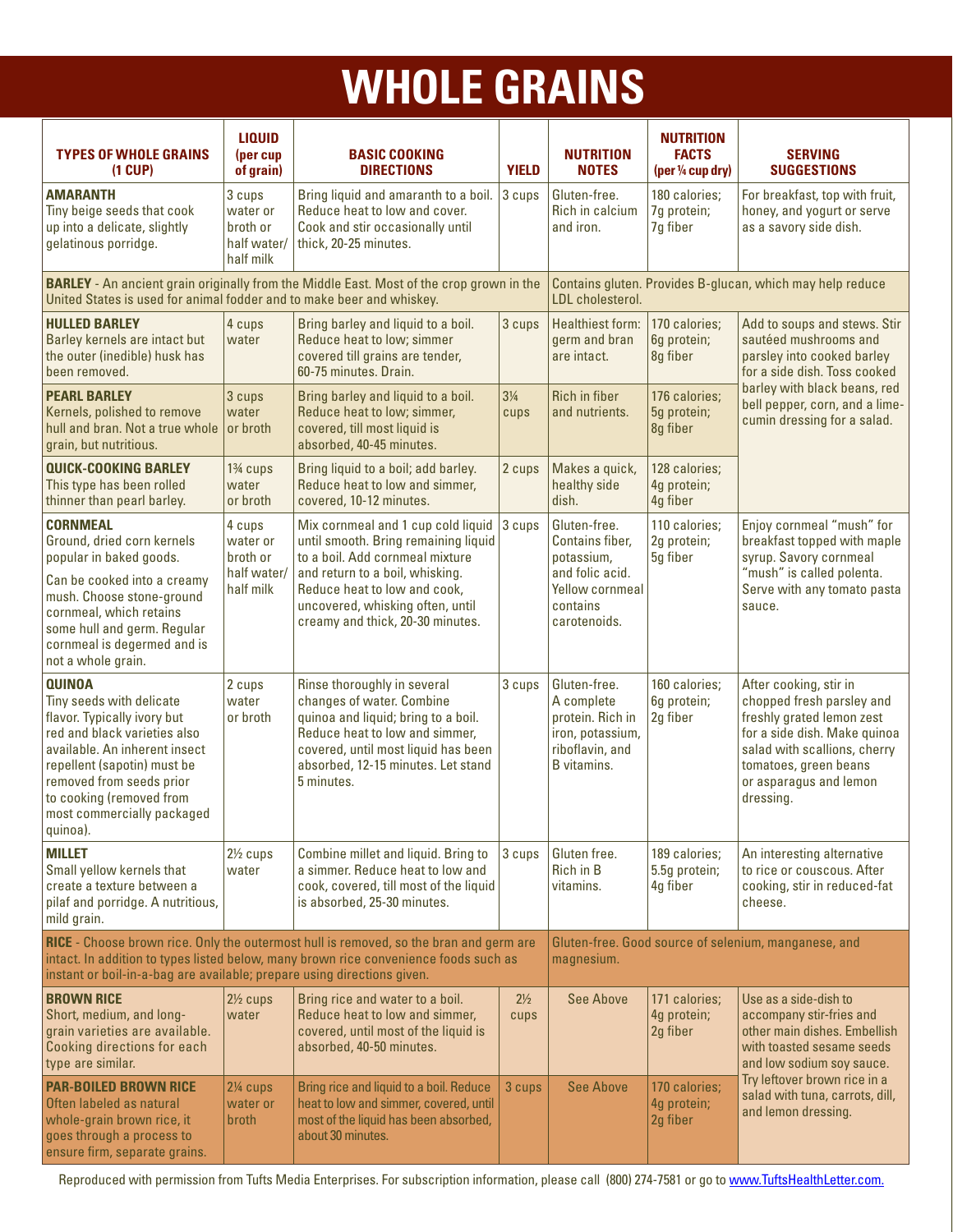| <b>TYPES OF WHOLE GRAINS</b><br>$(1$ CUP $)$                                                                                                                           | <b>LIQUID</b><br>(per cup<br>of grain)                                                                                                                            | <b>BASIC COOKING</b><br><b>DIRECTIONS</b>                                                                                                                             | <b>YIELD</b>           | <b>NUTRITION</b><br><b>NOTES</b>                                   | <b>NUTRITION</b><br><b>FACTS</b><br>(per $\frac{1}{4}$ cup dry) | <b>SERVING</b><br><b>SUGGESTIONS</b>                                                                                        |  |
|------------------------------------------------------------------------------------------------------------------------------------------------------------------------|-------------------------------------------------------------------------------------------------------------------------------------------------------------------|-----------------------------------------------------------------------------------------------------------------------------------------------------------------------|------------------------|--------------------------------------------------------------------|-----------------------------------------------------------------|-----------------------------------------------------------------------------------------------------------------------------|--|
| <b>OATS</b> - A resilient grain that has long been cultivated in Europe. The tough outer husk must be<br>removed before oats are processed into the forms below.       | Gluten-free, but often cross-contaminated with<br>gluten-containing grains.<br>Rich in soluble fiber, which helps lower cholesterol<br>and stabilize blood sugar. |                                                                                                                                                                       |                        |                                                                    |                                                                 |                                                                                                                             |  |
| <b>OAT GROATS</b><br>Entire kernel minus the inedible husk.<br>Individual oat groats remain separate<br>when cooked (like brown rice). Chewy<br>texture; nutty flavor. | 3 cups<br>water                                                                                                                                                   | Bring liquid to a boil. Add groats<br>and reduce heat to low. Simmer,<br>covered, stirring occasionally, until<br>groats are tender, 45-50 minutes.<br>Drain.         | $2\frac{1}{4}$<br>cups | Most whole.<br>therefore<br>most<br>nutritious,<br>form of oats.   | 160 calories;<br>7g protein;<br>4g fiber                        | Try in a savory stuffing<br>with onion, celery,<br>apple, and poultry<br>seasoning.                                         |  |
| <b>STEEL-CUT OATS</b><br>Oat groats that have been cut into<br>pieces by steel blades (hence, steel-<br>cut).                                                          | 3 cups<br>water                                                                                                                                                   | Boil liquid. Add oats; reduce heat<br>to low. Simmer, covered, stirring<br>occasionally, 30-35 min. Let stand<br>5 minutes.                                           | $2\frac{3}{4}$<br>cups | <b>Minimally</b><br>processed.                                     | 140 calories;<br>6g protein;<br>4g fiber                        | Cook dried fruit with<br>oats. Top with low-fat<br>milk, yogurt, and brown<br>sugar or maple syrup,<br>and toasted nuts.    |  |
| <b>OLD-FASHIONED ROLLED OATS</b><br>Oat groats that have been steamed<br>and rolled into flakes. Quick-cooking<br>oats rolled thinner to cook faster.                  | 1 <sup>3</sup> / <sub>4</sub> cups<br>water or<br>half water/<br>half milk                                                                                        | Bring liquid to a boil. Stir in oats.<br>Reduce heat to low; simmer,<br>uncovered, stirring often, till thick,<br>about 5 minutes. Let stand for a<br>few minutes.    | $1\frac{1}{2}$<br>cups | A<br>convenient,<br>healthy<br>breakfast<br>choice.                | 80 calories;<br>3.5g protein;<br>2g fiber                       |                                                                                                                             |  |
| TEFF<br>Miniscule brown seeds in whole<br>grain or flour form. Flavor similar to<br>chocolate.                                                                         | 3 cups<br>water                                                                                                                                                   | Bring liquid to a boil. Add teff;<br>simmer, uncovered, stirring<br>frequently, till thick, 15-20 minutes.                                                            | $2\frac{3}{4}$<br>cups | Gluten-free.<br>Good source<br>of calcium<br>and iron.             | 180 calories;<br>7g protein;<br>4g fiber                        | Serve as a breakfast<br>porridge or a savory<br>polenta-like side dish.<br>Tasty with spicy stews.                          |  |
| <b>WHEAT</b> - Most North Americans are familiar with milled wheat in bread and pastas but other<br>forms, such as whole kernels, are delicious and nutritious.        | All wheat products contain gluten. Provides fiber,<br>manganese, magnesium, selenium, phosphorous, and<br>lignans.                                                |                                                                                                                                                                       |                        |                                                                    |                                                                 |                                                                                                                             |  |
| <b>FARRO</b><br>Nutty tasting and creamy consistency<br>when cooked. Good whole-grain<br>substitute for rice in risottos.                                              | 2 cups<br>water<br>or broth                                                                                                                                       | Combine faro and liquid; bring to<br>a boil. Reduce heat to low and<br>simmer, covered, until most of the<br>liquid has been absorbed, about 25<br>minutes.           | 2 cups                 | <b>See Above</b>                                                   | 150 calories;<br>6g protein;<br>2g fiber                        | Add to soups. Serve<br>as a side dish in place<br>of rice. Add to a salad<br>with apples, celery,<br>nuts, and vinaigrette. |  |
| <b>KAMUT</b><br>Larger kernels than regular wheat.                                                                                                                     | 4 cups<br>water                                                                                                                                                   | Combine kamut and liquid; boil.<br>Reduce heat, simmer covered, till<br>tender, 50-60 minutes. Drain.                                                                 | 2 cups                 | <b>See Above</b>                                                   | 170 calories;<br>6g protein;<br>5g fiber                        | Add to a salad with<br>citrus dressing, onion,<br>oranges, and craisins.                                                    |  |
| <b>WHEAT BERRIES</b><br>Whole kernels with outer husk<br>removed. Nutty flavor and chewy<br>texture. Use hard and soft berries<br>interchangeably.                     | 4 cups<br>water                                                                                                                                                   | Combine berries and liquid; bring<br>to a boil. Reduce heat and simmer,<br>covered, till tender, 60-75 minutes.<br>Drain.                                             | 2 cups                 | <b>See Above</b>                                                   | 170 calories;<br>7g protein;<br>5g fiber                        | Stir cooked wheat<br>berries into breakfast<br>oatmeal, soups, or side<br>salads with onion, fruit,<br>nuts, and dressing.  |  |
| <b>CRACKED WHEAT</b><br>Wheat berries broken into small<br>pieces. Do not confuse with bulgur.                                                                         | $21/3$ cups<br>water or<br>half milk/<br>half water                                                                                                               | Boil liquid. Add cracked wheat.<br>Reduce heat to low and cover;<br>cook and stir occasionally till<br>tender, 20 minutes.                                            | 21/3<br>cups           | <b>See Above</b>                                                   | 102 calories;<br>6g protein;<br>4g fiber                        | Serve as a breakfast<br>porridge topped with<br>brown sugar, nuts,<br>cinnamon, and yogurt.                                 |  |
| <b>BULGUR</b><br>Steamed, dried, and cracked whole<br>wheat kernels. Available in various<br>sizes.                                                                    | $1\frac{1}{2}$ cups<br>broth or<br>water                                                                                                                          | Bring bulgur and liquid to a boil.<br>Reduce heat to low and simmer,<br>covered, till most of the liquid is<br>absorbed, 15-20 minutes.                               | $2\frac{3}{4}$ cup     | <b>See Above</b>                                                   | 120 calories;<br>4g protein;<br>6g fiber                        | For fine or medium<br>bulgur in salads: cover<br>with boiling water;<br>let stand 20 minutes;<br>drain.                     |  |
| <b>WHOLE-WHEAT COUSCOUS</b><br>Tiny pasta made from semolina; not a<br>grain. Pre-cooked and dried; only need<br>to plump before serving.                              | $1\%$ cup<br>water,<br>broth,<br>or milk                                                                                                                          | Boil liquid; stir in couscous.<br>Remove from heat and let stand,<br>covered, 5 minutes. Fluff with a<br>fork. Whole wheat variety cooks as<br>fast as white.         | 3 cups                 | <b>See Above</b>                                                   | 105 calories;<br>4g protein;<br>4g fiber                        | Add raisins and<br>toasted almonds for a<br>side dish. Plump in milk<br>with dates and honey<br>for breakfast porridge.     |  |
| <b>WILD RICE</b><br>Not a true grain or rice (actually<br>an aquatic grass) but offers similar<br>nutritional benefits as whole grains.                                | 3 cups<br>water                                                                                                                                                   | Rinse. Bring wild rice and liquid<br>to a boil. Reduce heat to low and<br>simmer, covered, till grains are<br>tender (many will split open), 45-50<br>minutes. Drain. | $2^{2}/3$<br>cups      | Gluten-<br>free. Rich<br>in minerals,<br>fiber, and B<br>vitamins. | 143 calories;<br>6g protein;<br>2.5g fiber                      | Stir in dried fruit and<br>top with toasted nuts,<br>or stir in sautéed<br>mushrooms and<br>parsley.                        |  |